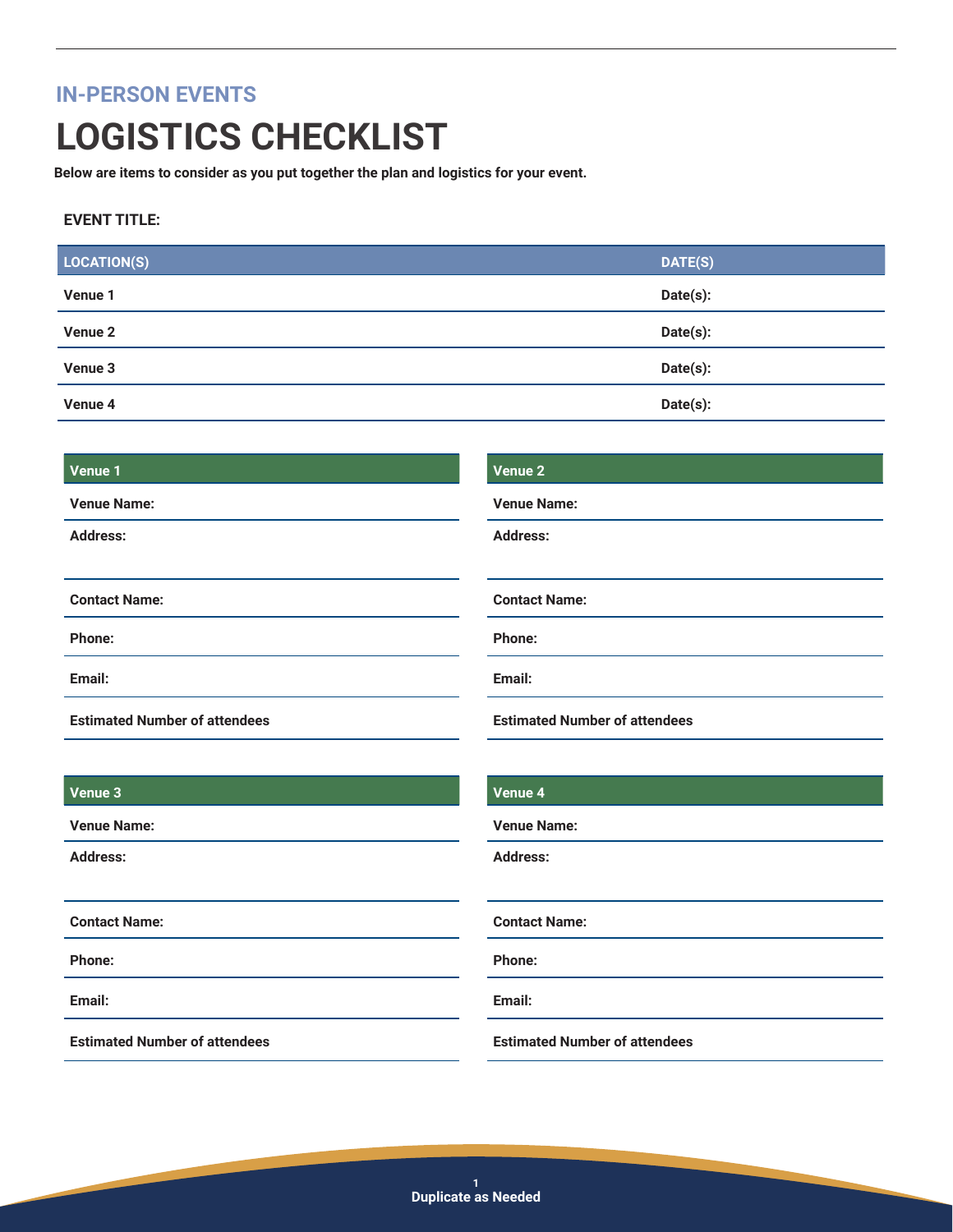### **SEVEN TO EIGHT MONTHS BEFORE EVENT**

| <b>ITEM TO REVIEW/</b><br><b>CONFIRM</b>                        | <b>COMMENTS</b> | <b>TIPS</b>                                                                                                                                                                                                                                                                    |
|-----------------------------------------------------------------|-----------------|--------------------------------------------------------------------------------------------------------------------------------------------------------------------------------------------------------------------------------------------------------------------------------|
| <b>HOLD TEAM</b><br><b>MEETING</b>                              |                 | Determine event audience, goals and objectives,<br>date and time, location, and budget. Also determine<br>who can enter into contracts for the event.                                                                                                                          |
| <b>PREPARE EVENT</b><br><b>SPECIFICATIONS</b>                   |                 | Create a document outlining event information,<br>such as # of attendees, # of rooms needed<br>(general session, breakout/concurrent sessions,<br>and meals), desired room setup, AV and Wi-Fi,<br>catering needs, registration location, security, ADA<br>accessibility, etc. |
| <b>RESEARCH VENUE</b><br><b>OPTIONS</b>                         |                 | We recommend sourcing three venues that can<br>comfortably fit the size of your group in general<br>session and breakout rooms. Creating a chart with<br>a list of space and times needed is helpful when<br>sourcing.                                                         |
| <b>CONSIDER</b><br><b>ADDITIONAL FEES</b>                       |                 | Examples: table & chair rental, AV, catering,<br>shipping and on-site materials handling, speaker<br>fees, parking, security, etc.                                                                                                                                             |
| <b>DISCUSS SIGNAGE</b><br><b>OPPORTUNITIES</b>                  |                 | Discuss where signs can be placed in the venue<br>and promoted on leader board (if applicable).                                                                                                                                                                                |
| <b>ACCESS DATE AND</b><br><b>TIMES</b>                          |                 | If non-hotel venue, check the early access policy in<br>case the agenda calls for early access.                                                                                                                                                                                |
| <b>SELECT VENUE</b><br><b>AND NEGOTIATE</b><br><b>CONTRACTS</b> |                 | Review agreement carefully before signing and<br>be sure to check and understand the cancellation<br>policy and fees.                                                                                                                                                          |
| <b>PROVIDE VENUE</b><br><b>FEE DEPOSIT</b>                      |                 | Rule of thumb is 50% of total cost of event; usually<br>paid when agreement is signed.                                                                                                                                                                                         |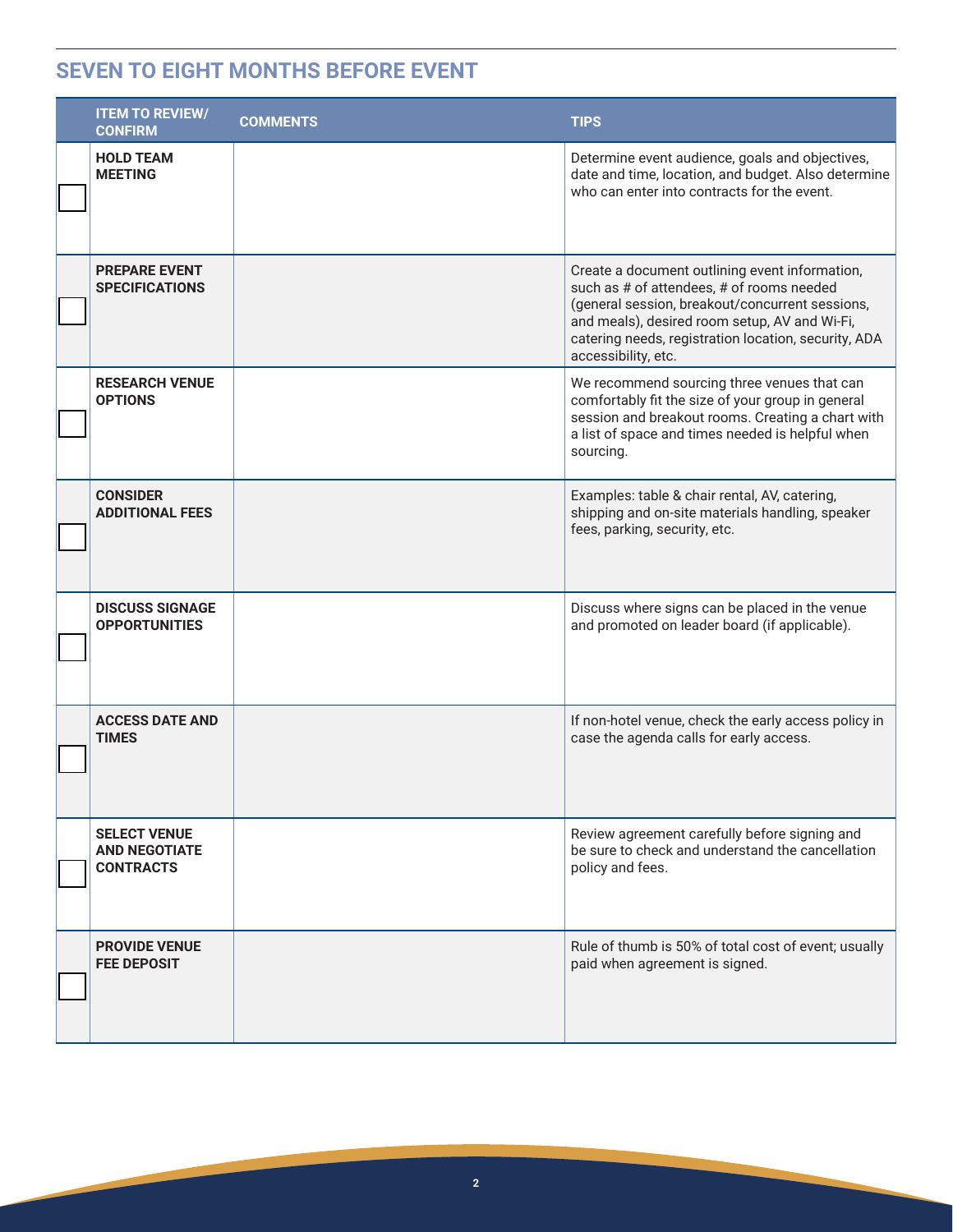### **SEVEN TO EIGHT MONTHS BEFORE EVENT**

| <b>SHARE</b><br><b>PRELIMINARY</b><br><b>EVENT SCHEDULE</b>         | Share your preliminary event agenda with venue<br>(update as agenda evolves and is finalized).<br>Include layout of room(s) and how many people<br>you expect, especially if it differs from your initial<br>proposal.                                                                                                       |
|---------------------------------------------------------------------|------------------------------------------------------------------------------------------------------------------------------------------------------------------------------------------------------------------------------------------------------------------------------------------------------------------------------|
| <b>CREATE</b><br><b>SPONSORSHIP</b><br><b>OPPORTUNITIES</b>         | Discuss potential sponsorship ideas and fees with<br>your team (funding, in-kind items, etc.).                                                                                                                                                                                                                               |
| <b>CREATE EVENT</b><br><b>TIMELINE AND</b><br><b>MARKETING PLAN</b> | Name event, outline tasks, responsibilities, and due<br>dates. Include event content, logistics, website,<br>admin/coordination, speaker, and VIP coordination,<br>print materials, etc.                                                                                                                                     |
| <b>CREATE EVENT</b><br><b>WEBSITE AND</b><br><b>SHARE WITH TEAM</b> | Determine platform to use (Cvent, Google forms,<br>etc.), event name and URL, the best way to market<br>the event, placement of sponsor logos, fees (if<br>applicable), attendee information to capture during<br>registration, what information to share (agenda,<br>location logistics), what needs to be translated, etc. |
| <b>CREATE SOCIAL</b><br><b>MEDIA TAGS</b>                           | Create appropriate social media tags for event<br>(conference hashtag, Twitter handle, etc.) to share<br>with attendees.                                                                                                                                                                                                     |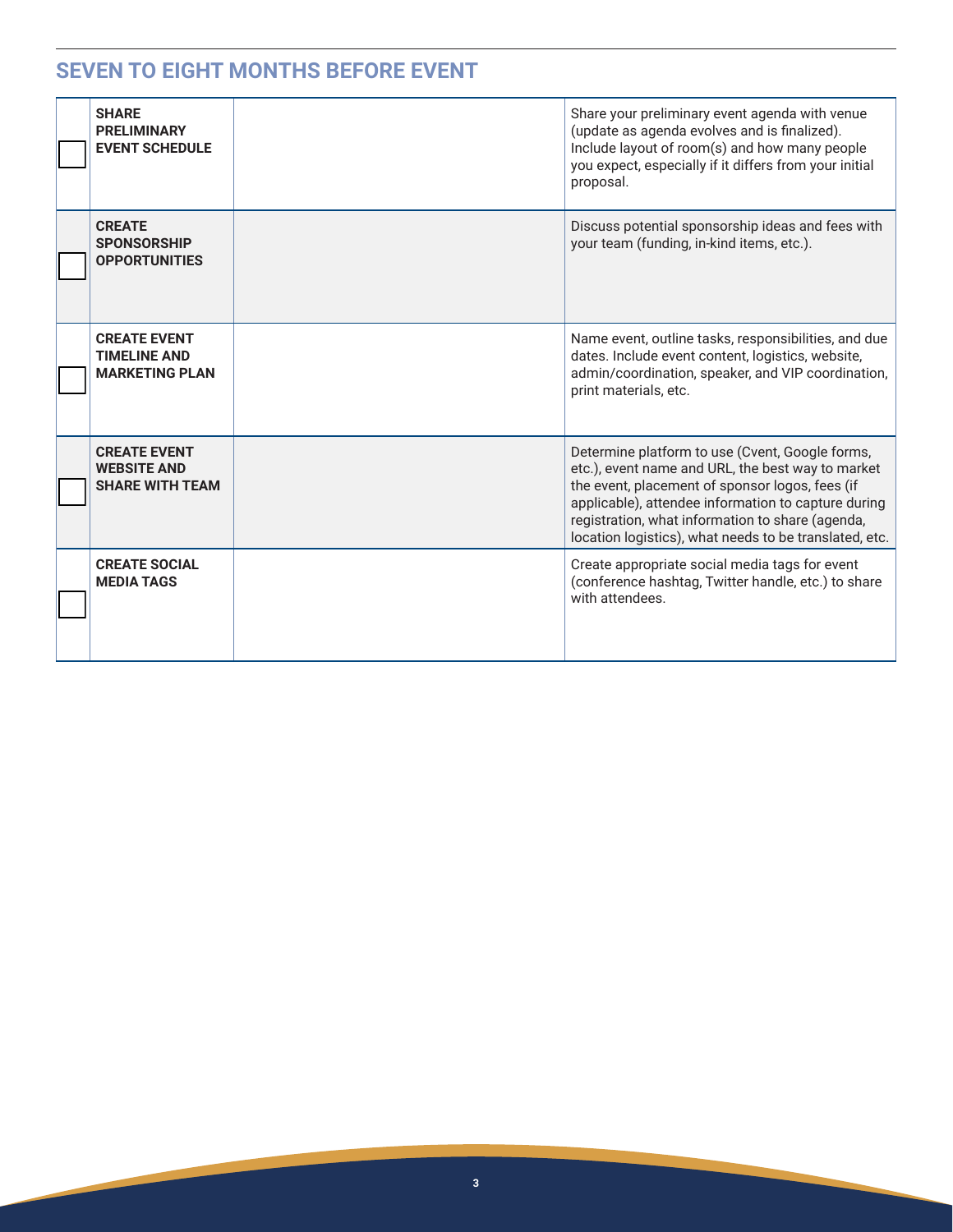#### **FOUR TO SIX MONTHS BEFORE EVENT**

| <b>ITEM TO REVIEW/</b><br><b>CONFIRM</b>                                                     | <b>COMMENTS</b> | <b>TIPS</b>                                                                                                                                                                                               |
|----------------------------------------------------------------------------------------------|-----------------|-----------------------------------------------------------------------------------------------------------------------------------------------------------------------------------------------------------|
| <b>REFINE</b><br><b>PRELIMINARY</b><br><b>EVENT SCHEDULE</b>                                 |                 | Update with any new information/changes and<br>share with venue.                                                                                                                                          |
| <b>RECRUIT PLANNING</b><br><b>COMMITTEE</b>                                                  |                 | Identify any subcommittees needed based on your<br>preliminary agenda.                                                                                                                                    |
| <b>IDENTIFY AND</b><br><b>RECRUIT SPEAKERS</b>                                               |                 | Identify and reach out to potential speakers for<br>your event.                                                                                                                                           |
| <b>FINALIZE</b><br><b>SPONSORSHIPS</b>                                                       |                 | Finalize contracts with sponsors and work to<br>collect funding/in-kind items.                                                                                                                            |
| <b>CREATE ATTENDEE</b><br><b>COMMUNICATION</b><br>LIST                                       |                 | Create attendee communication list. Examples<br>include invitation to register, registration<br>confirmation, "See you at the Event" email, meeting<br>survey, etc. Identify what needs to be translated. |
| <b>FINALIZE AND</b><br><b>LAUNCH EVENT</b><br><b>WEBSITE AND</b><br><b>REGISTRATION LINK</b> |                 | Launch tested and approved event website and<br>prepare for event/registration inquiries.                                                                                                                 |
| <b>SEND ATTENDEE</b><br><b>COMMUNICATION</b>                                                 |                 | Send event invitations. Address any questions and<br>create FAQs as needed.                                                                                                                               |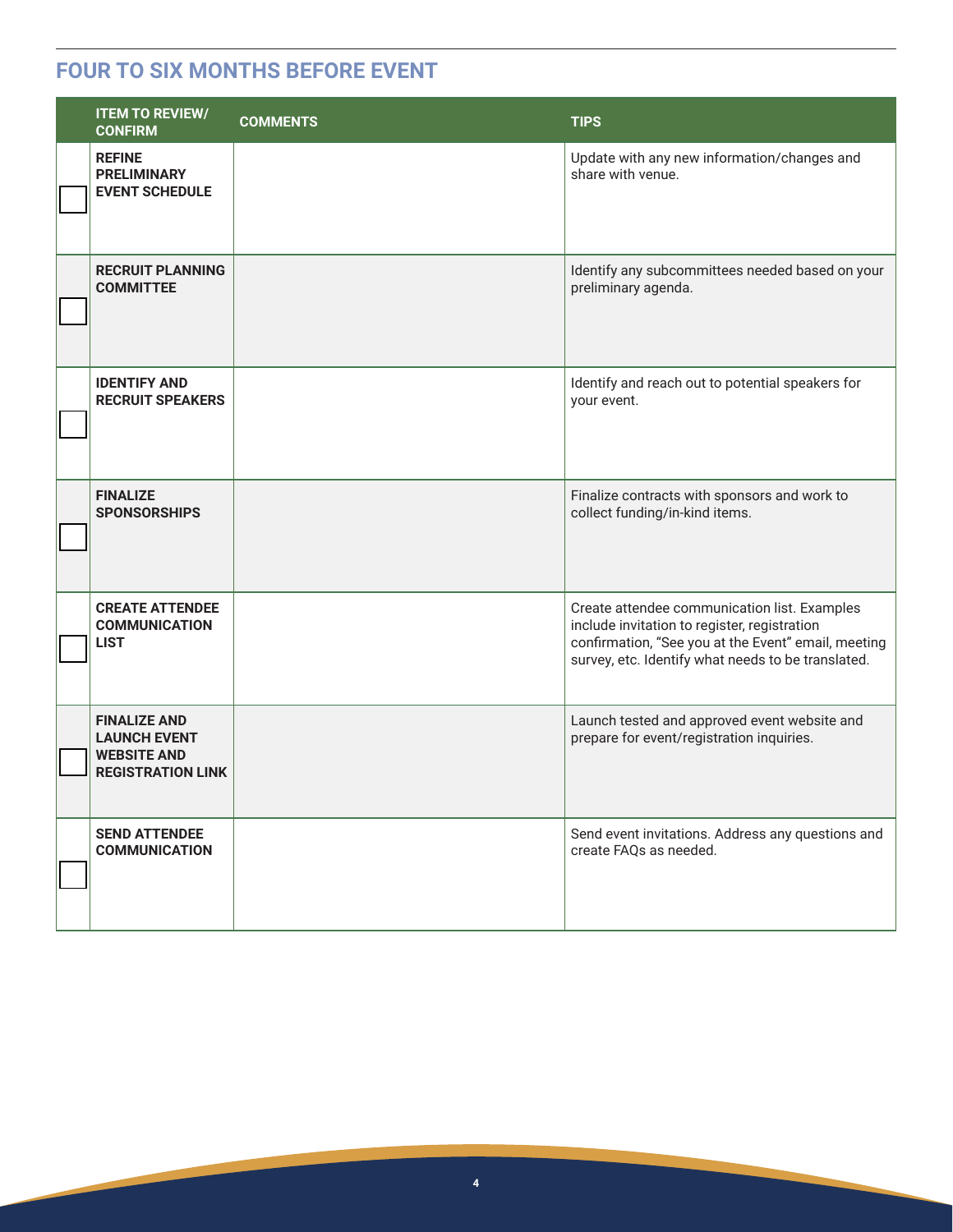### **THREE TO FOUR MONTHS BEFORE EVENT**

| <b>ITEM TO REVIEW/</b><br><b>CONFIRM</b>                                                                  | <b>COMMENTS</b> | <b>TIPS</b>                                                                                                                                                                                               |
|-----------------------------------------------------------------------------------------------------------|-----------------|-----------------------------------------------------------------------------------------------------------------------------------------------------------------------------------------------------------|
| <b>PRELIMINARY</b><br><b>CATERING MENUS</b>                                                               |                 | Create preliminary catering menus based on<br>meeting agenda (breakfast, lunch, dinner, snacks,<br>etc.) from venue/vendor catering options. Refine<br>and finalize based on attendee dietary needs.      |
| <b>CREATE AND</b><br><b>SEND EQUIPMENT</b><br><b>PROPOSAL TO</b><br><b>VENUE AND/OR</b><br><b>VENDORS</b> |                 | Create a list of equipment needs (AV, sound, Wi-Fi,<br>stage lighting and decoration, tech support) and<br>send to venue or appropriate vendor.                                                           |
| <b>SECURE INSURANCE</b><br><b>POLICIES</b>                                                                |                 | Secure copies of proof of insurance if required by<br>venue for host organization, outside vendors, and<br>any entertainment hired.                                                                       |
| <b>REFINE</b><br><b>PRELIMINARY</b><br><b>EVENT SCHEDULE</b>                                              |                 | Update with any new information/changes and<br>share with venue.                                                                                                                                          |
| <b>CREATE ATTENDEE</b><br><b>COMMUNICATION</b><br><b>LIST</b>                                             |                 | Create attendee communication list. Examples<br>include invitation to register, registration<br>confirmation, "See you at the Event" email, meeting<br>survey, etc. Identify what needs to be translated. |
| <b>CREATE</b><br><b>PRELIMINARY</b><br><b>LIST OF EVENT</b><br><b>MATERIALS</b>                           |                 | Compile a list of items that will need to be<br>translated and printed for event. Possible examples<br>include agenda, speaker/presenter handouts, name<br>badges, signage, giveaways, etc.               |
| <b>FINALIZE</b><br><b>SPEAKERS AND</b><br><b>PRESENTATIONS</b>                                            |                 | Finalize event speakers and work with them on<br>their presentation and any equipment needs.                                                                                                              |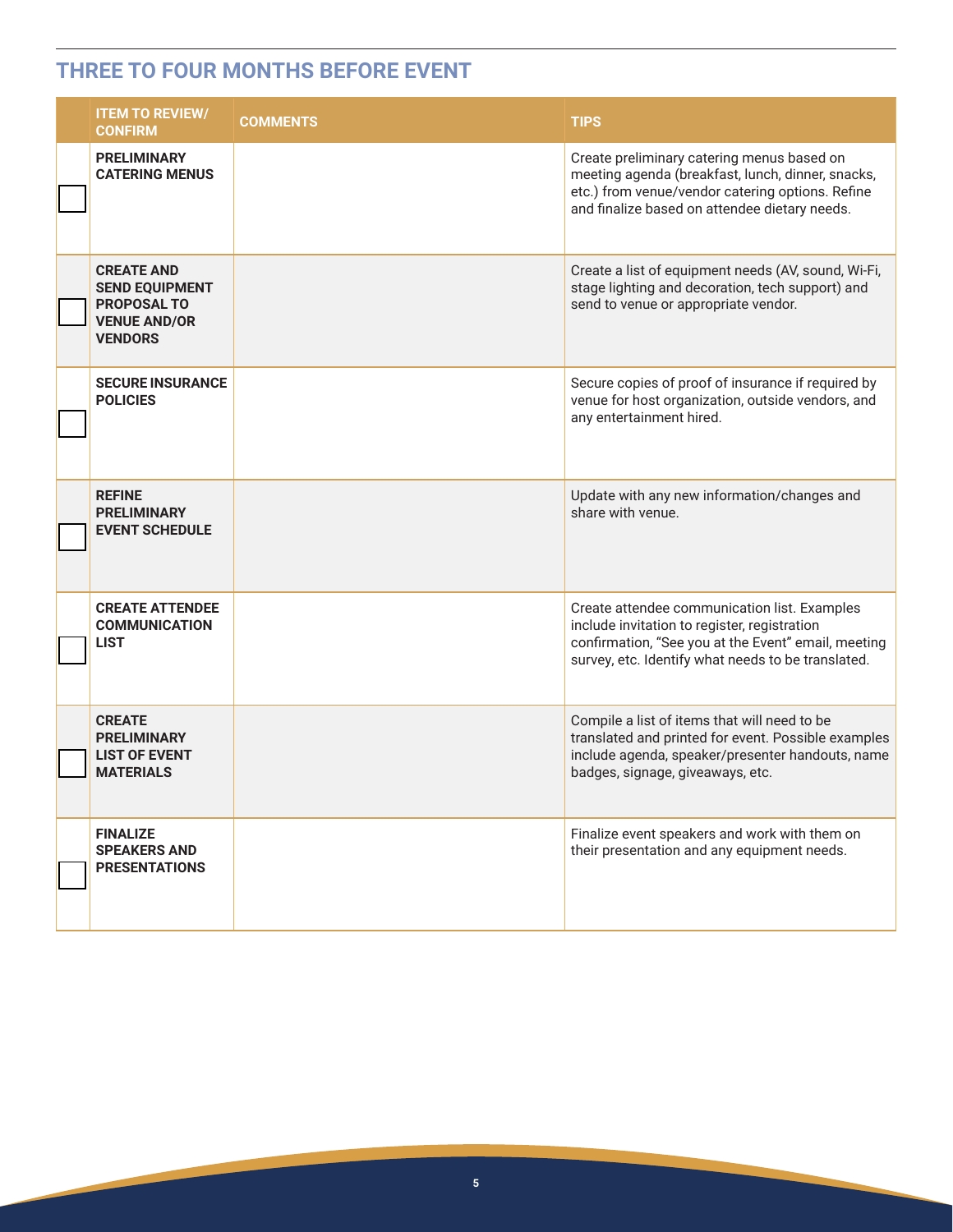# **TWO TO ONE MONTH(S) BEFORE EVENT**

| <b>ITEM TO REVIEW/</b><br><b>CONFIRM</b>                                                | <b>COMMENTS</b> | <b>TIPS</b>                                                                                                                                                        |
|-----------------------------------------------------------------------------------------|-----------------|--------------------------------------------------------------------------------------------------------------------------------------------------------------------|
| <b>SEND ATTENDEE</b><br><b>COMMUNICATION</b>                                            |                 | Registration reminder and continued marketing.                                                                                                                     |
| <b>CREATE RUN OF</b><br><b>SHOW</b>                                                     |                 | Use final agenda to create a run of show<br>highlighting sessions, staff and speaker<br>responsibilities, plus equipment and materials<br>needed for each session. |
| <b>FINALIZE</b><br><b>EQUIPMENT WITH</b><br><b>VENUE AND/OR</b><br><b>VENDORS</b>       |                 | Order equipment needed for event; review and sign<br>off on agreements.                                                                                            |
| <b>FINALIZE EVENT</b><br><b>MATERIALS</b>                                               |                 | Design documents and signs, proofread/edit,<br>translate, and send to printer.                                                                                     |
| <b>REFINE CATERING</b><br><b>MENUS</b>                                                  |                 | Refine preliminary menus based on dietary<br>requests and send to venue/vendor.                                                                                    |
| <b>CREATE LIST AND</b><br><b>ORDER EVENT</b><br><b>SUPPLIES AND</b><br><b>GIVEAWAYS</b> |                 | Finalize event supply list (pens, Post-it notes, etc.),<br>as well as any giveaways and order.                                                                     |
| <b>DETERMINE IF</b><br><b>ADDITIONAL STAFF</b><br><b>IS NEEDED</b>                      |                 | Secure more staff if needed and confirm their<br>roles.                                                                                                            |
| <b>SHIPPING</b><br><b>INFORMATION</b>                                                   |                 | Confirm shipping address for materials.                                                                                                                            |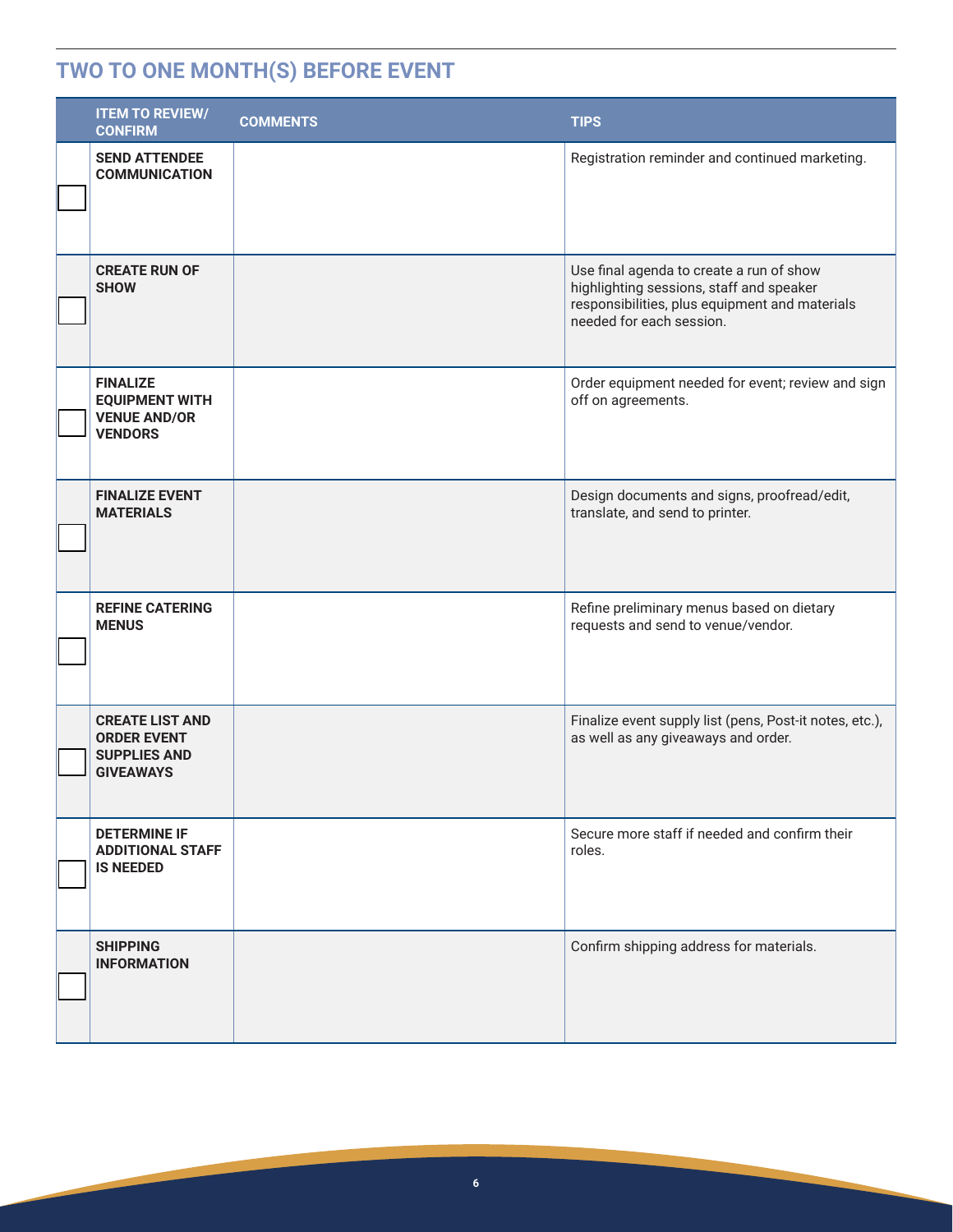## **ONE TO TWO WEEK(S) BEFORE EVENT**

| <b>ITEM TO REVIEW/</b><br><b>CONFIRM</b>        | <b>COMMENTS</b> | <b>TIPS</b>                                                                                                                                                                                  |
|-------------------------------------------------|-----------------|----------------------------------------------------------------------------------------------------------------------------------------------------------------------------------------------|
| <b>FINALIZE CATERING</b><br><b>HEAD COUNT</b>   |                 | Confirm catering head count with venue/vendor.                                                                                                                                               |
| <b>FINALIZE EVENT</b><br><b>ROOM SETUP</b>      |                 | Confirm setup of general session room and<br>breakout/concurrent meeting space room(s) with<br>venue.                                                                                        |
| <b>FINALIZE EVENT</b><br><b>EQUIPMENT</b>       |                 | Confirm equipment orders, delivery, and setup with<br>venue/vendor.                                                                                                                          |
| <b>COMPILE ATTENDEE</b><br><b>EVENT PACKETS</b> |                 | Compile any handouts, background information,<br>program booklets, etc. for shipping/transport to the<br>event location.                                                                     |
| <b>FINALIZE SHIPPING</b>                        |                 | Box and ship meeting/event materials to venue.                                                                                                                                               |
| <b>FINALIZE RUN OF</b><br><b>SHOW</b>           |                 | Finalize run of show document and share with<br>team.                                                                                                                                        |
| <b>SEND ATTENDEE</b><br><b>COMMUNICATION</b>    |                 | Send "See You at the Event" email to all<br>attendees. Confirm date, time, location, dress<br>code, and logistical information (parking, ground<br>transportation options from venue, etc.). |